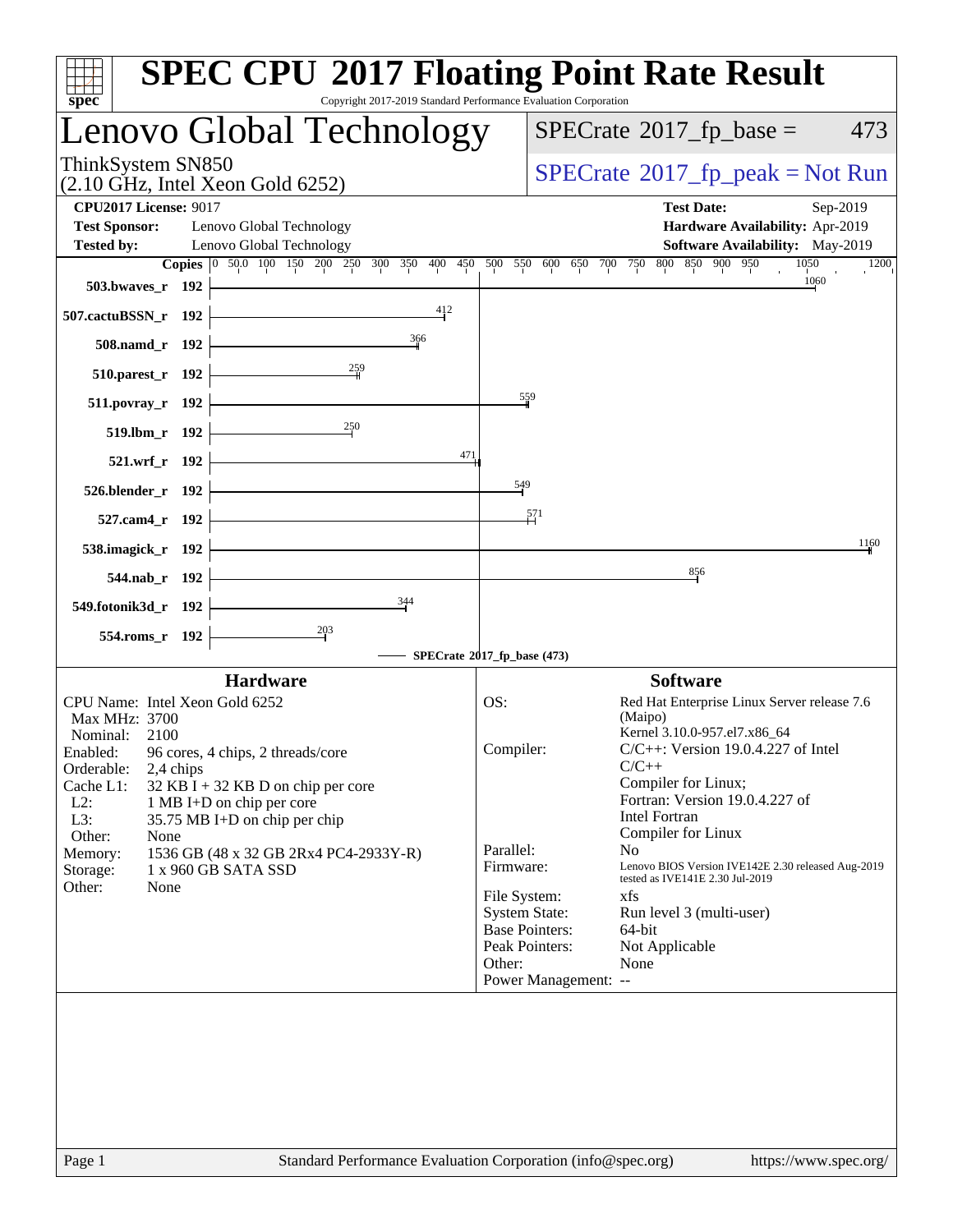

#### **[SPEC CPU](http://www.spec.org/auto/cpu2017/Docs/result-fields.html#SPECCPU2017FloatingPointRateResult)[2017 Floating Point Rate Result](http://www.spec.org/auto/cpu2017/Docs/result-fields.html#SPECCPU2017FloatingPointRateResult)** Copyright 2017-2019 Standard Performance Evaluation Corporation

## Lenovo Global Technology

 $SPECrate@2017_fp_peak = Not Run$  $SPECrate@2017_fp_peak = Not Run$  $SPECrate@2017_fp_peak = Not Run$  $SPECrate@2017_fp_peak = Not Run$  $SPECTate$ <sup>®</sup>[2017\\_fp\\_base =](http://www.spec.org/auto/cpu2017/Docs/result-fields.html#SPECrate2017fpbase) 473

(2.10 GHz, Intel Xeon Gold 6252)

**[CPU2017 License:](http://www.spec.org/auto/cpu2017/Docs/result-fields.html#CPU2017License)** 9017 **[Test Date:](http://www.spec.org/auto/cpu2017/Docs/result-fields.html#TestDate)** Sep-2019 **[Test Sponsor:](http://www.spec.org/auto/cpu2017/Docs/result-fields.html#TestSponsor)** Lenovo Global Technology **[Hardware Availability:](http://www.spec.org/auto/cpu2017/Docs/result-fields.html#HardwareAvailability)** Apr-2019

**[Tested by:](http://www.spec.org/auto/cpu2017/Docs/result-fields.html#Testedby)** Lenovo Global Technology **[Software Availability:](http://www.spec.org/auto/cpu2017/Docs/result-fields.html#SoftwareAvailability)** May-2019

### **[Results Table](http://www.spec.org/auto/cpu2017/Docs/result-fields.html#ResultsTable)**

|                                   |               |                |                | <b>Base</b>    |       |                |             | <b>Peak</b>   |                |              |                |              |                |              |
|-----------------------------------|---------------|----------------|----------------|----------------|-------|----------------|-------------|---------------|----------------|--------------|----------------|--------------|----------------|--------------|
| <b>Benchmark</b>                  | <b>Copies</b> | <b>Seconds</b> | Ratio          | <b>Seconds</b> | Ratio | <b>Seconds</b> | Ratio       | <b>Copies</b> | <b>Seconds</b> | <b>Ratio</b> | <b>Seconds</b> | <b>Ratio</b> | <b>Seconds</b> | <b>Ratio</b> |
| 503.bwayes r                      | 192           | 1810           | 1060           | 1811           | 1060  | 1810           | 1060        |               |                |              |                |              |                |              |
| 507.cactuBSSN r                   | 192           | 589            | 412            | 590            | 412   | 591            | 411         |               |                |              |                |              |                |              |
| $508$ .namd $r$                   | 192           | 501            | 364            | 498            | 366   | 497            | 367         |               |                |              |                |              |                |              |
| 510.parest_r                      | 192           | 1915           | 262            | 1941           | 259   | 1949           | 258         |               |                |              |                |              |                |              |
| 511.povray_r                      | 192           | 806            | 556            | 801            | 560   | 803            | 559         |               |                |              |                |              |                |              |
| 519.lbm r                         | 192           | 810            | 250            | 810            | 250   | 810            | 250         |               |                |              |                |              |                |              |
| $521$ .wrf r                      | 192           | 905            | 475            | 912            | 471   | 924            | 466         |               |                |              |                |              |                |              |
| 526.blender r                     | 192           | 532            | 550            | 533            | 549   | 532            | 549         |               |                |              |                |              |                |              |
| $527$ .cam $4r$                   | 192           | 587            | 572            | 588            | 571   | 601            | 558         |               |                |              |                |              |                |              |
| 538.imagick_r                     | 192           | 411            | 1160           | 413            | 1160  | 412            | <b>1160</b> |               |                |              |                |              |                |              |
| $544$ .nab r                      | 192           | 377            | 857            | 377            | 856   | 377            | 856         |               |                |              |                |              |                |              |
| 549.fotonik3d r                   | 192           | 2174           | 344            | 2173           | 344   | 2172           | 344         |               |                |              |                |              |                |              |
| $554$ .roms $r$                   | 192           | 1503           | 203            | 1499           | 203   | 1507           | 203         |               |                |              |                |              |                |              |
| $SPECrate*2017_fp\_base =$<br>473 |               |                |                |                |       |                |             |               |                |              |                |              |                |              |
| $SPECrate^{\circ}2017$ fp peak =  |               |                | <b>Not Run</b> |                |       |                |             |               |                |              |                |              |                |              |

Results appear in the [order in which they were run](http://www.spec.org/auto/cpu2017/Docs/result-fields.html#RunOrder). Bold underlined text [indicates a median measurement.](http://www.spec.org/auto/cpu2017/Docs/result-fields.html#Median)

### **[Submit Notes](http://www.spec.org/auto/cpu2017/Docs/result-fields.html#SubmitNotes)**

 The numactl mechanism was used to bind copies to processors. The config file option 'submit' was used to generate numactl commands to bind each copy to a specific processor. For details, please see the config file.

### **[Operating System Notes](http://www.spec.org/auto/cpu2017/Docs/result-fields.html#OperatingSystemNotes)**

Stack size set to unlimited using "ulimit -s unlimited"

### **[General Notes](http://www.spec.org/auto/cpu2017/Docs/result-fields.html#GeneralNotes)**

Environment variables set by runcpu before the start of the run: LD\_LIBRARY\_PATH = "/home/cpu2017-1.0.5-ic19.0u4/lib/intel64"

 Binaries compiled on a system with 1x Intel Core i9-799X CPU + 32GB RAM memory using Redhat Enterprise Linux 7.5 Transparent Huge Pages enabled by default Prior to runcpu invocation Filesystem page cache synced and cleared with: sync; echo 3> /proc/sys/vm/drop\_caches runcpu command invoked through numactl i.e.: numactl --interleave=all runcpu <etc> NA: The test sponsor attests, as of date of publication, that CVE-2017-5754 (Meltdown) is mitigated in the system as tested and documented.

**(Continued on next page)**

| Page 2 | Standard Performance Evaluation Corporation (info@spec.org) | https://www.spec.org/ |
|--------|-------------------------------------------------------------|-----------------------|
|--------|-------------------------------------------------------------|-----------------------|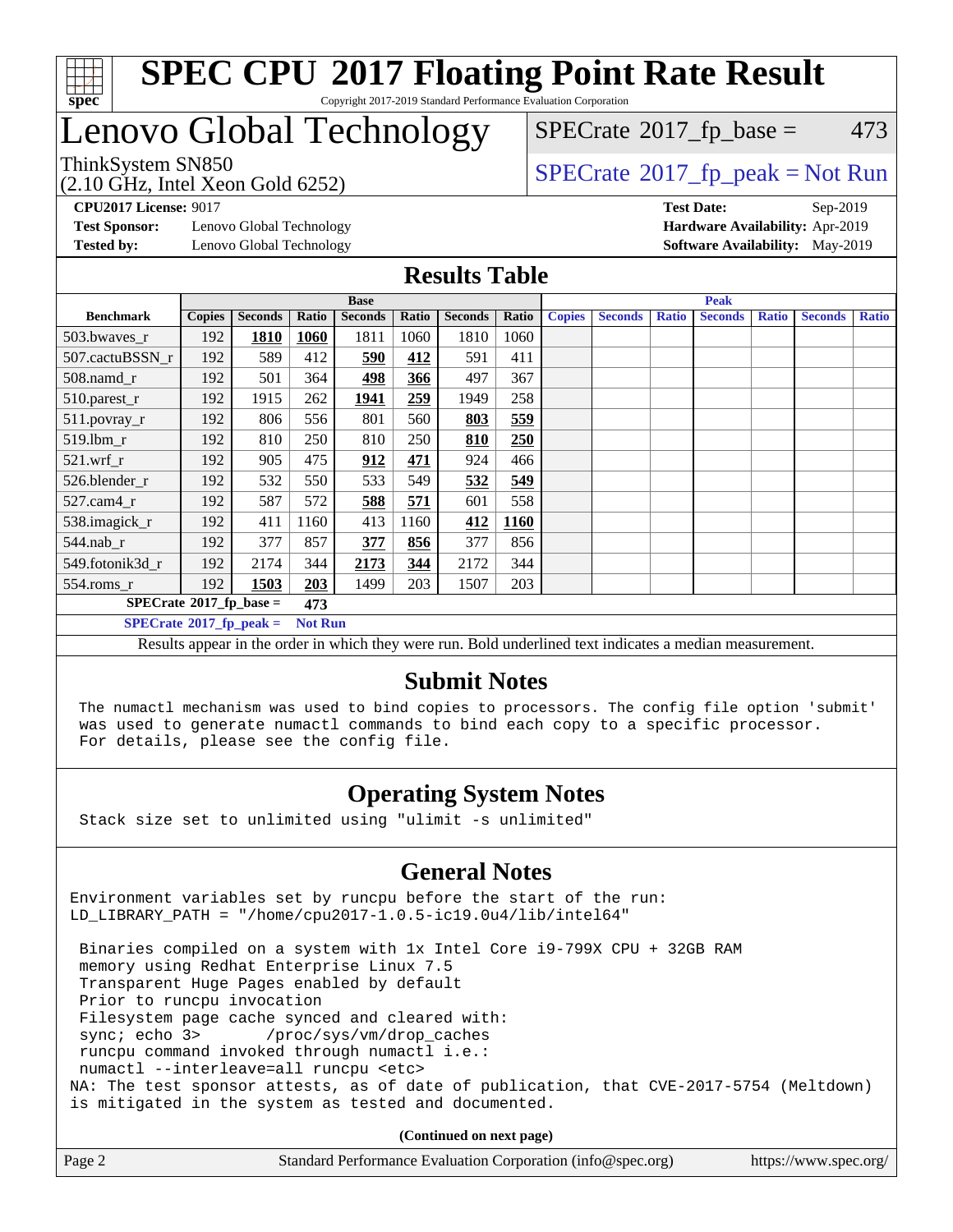

Copyright 2017-2019 Standard Performance Evaluation Corporation

Lenovo Global Technology

 $SPECTate$ <sup>®</sup>[2017\\_fp\\_base =](http://www.spec.org/auto/cpu2017/Docs/result-fields.html#SPECrate2017fpbase) 473

(2.10 GHz, Intel Xeon Gold 6252)

ThinkSystem SN850<br>  $SPECTA = Not Run$ <br>  $SPECTA = Not Run$ 

**[Test Sponsor:](http://www.spec.org/auto/cpu2017/Docs/result-fields.html#TestSponsor)** Lenovo Global Technology **[Hardware Availability:](http://www.spec.org/auto/cpu2017/Docs/result-fields.html#HardwareAvailability)** Apr-2019 **[Tested by:](http://www.spec.org/auto/cpu2017/Docs/result-fields.html#Testedby)** Lenovo Global Technology **[Software Availability:](http://www.spec.org/auto/cpu2017/Docs/result-fields.html#SoftwareAvailability)** May-2019

**[CPU2017 License:](http://www.spec.org/auto/cpu2017/Docs/result-fields.html#CPU2017License)** 9017 **[Test Date:](http://www.spec.org/auto/cpu2017/Docs/result-fields.html#TestDate)** Sep-2019

### **[General Notes \(Continued\)](http://www.spec.org/auto/cpu2017/Docs/result-fields.html#GeneralNotes)**

Yes: The test sponsor attests, as of date of publication, that CVE-2017-5753 (Spectre variant 1) is mitigated in the system as tested and documented. Yes: The test sponsor attests, as of date of publication, that CVE-2017-5715 (Spectre variant 2) is mitigated in the system as tested and documented. Yes: The test sponsor attests, as of date of publication, that CVE-2018-3640 (Spectre variant 3a) is mitigated in the system as tested and documented. Yes: The test sponsor attests, as of date of publication, that CVE-2018-3639 (Spectre variant 4) is mitigated in the system as tested and documented.

### **[Platform Notes](http://www.spec.org/auto/cpu2017/Docs/result-fields.html#PlatformNotes)**

Page 3 Standard Performance Evaluation Corporation [\(info@spec.org\)](mailto:info@spec.org) <https://www.spec.org/> BIOS configuration: Choose Operating Mode set to Maximum Performance SNC set to Enable LLC dead line alloc set to Disable Sysinfo program /home/cpu2017-1.0.5-ic19.0u4/bin/sysinfo Rev: r5974 of 2018-05-19 9bcde8f2999c33d61f64985e45859ea9 running on localhost.localdomain Thu Sep 19 16:44:23 2019 SUT (System Under Test) info as seen by some common utilities. For more information on this section, see <https://www.spec.org/cpu2017/Docs/config.html#sysinfo> From /proc/cpuinfo model name : Intel(R) Xeon(R) Gold 6252 CPU @ 2.10GHz 4 "physical id"s (chips) 192 "processors" cores, siblings (Caution: counting these is hw and system dependent. The following excerpts from /proc/cpuinfo might not be reliable. Use with caution.) cpu cores : 24 siblings : 48 physical 0: cores 0 1 2 3 4 5 6 8 9 10 11 12 13 16 17 18 19 20 21 25 26 27 28 29 physical 1: cores 0 1 2 3 4 5 6 8 10 11 12 13 16 17 18 19 20 21 24 25 26 27 28 29 physical 2: cores 0 1 2 3 4 5 6 8 9 10 11 12 13 16 17 18 19 20 21 25 26 27 28 29 physical 3: cores 0 1 2 3 4 5 6 9 10 11 12 13 16 17 18 19 20 21 24 25 26 27 28 29 From lscpu: Architecture: x86\_64 CPU op-mode(s): 32-bit, 64-bit Byte Order: Little Endian CPU(s): 192 On-line CPU(s) list: 0-191 Thread(s) per core: 2 Core(s) per socket: 24 Socket(s): 4 NUMA node(s): 8 **(Continued on next page)**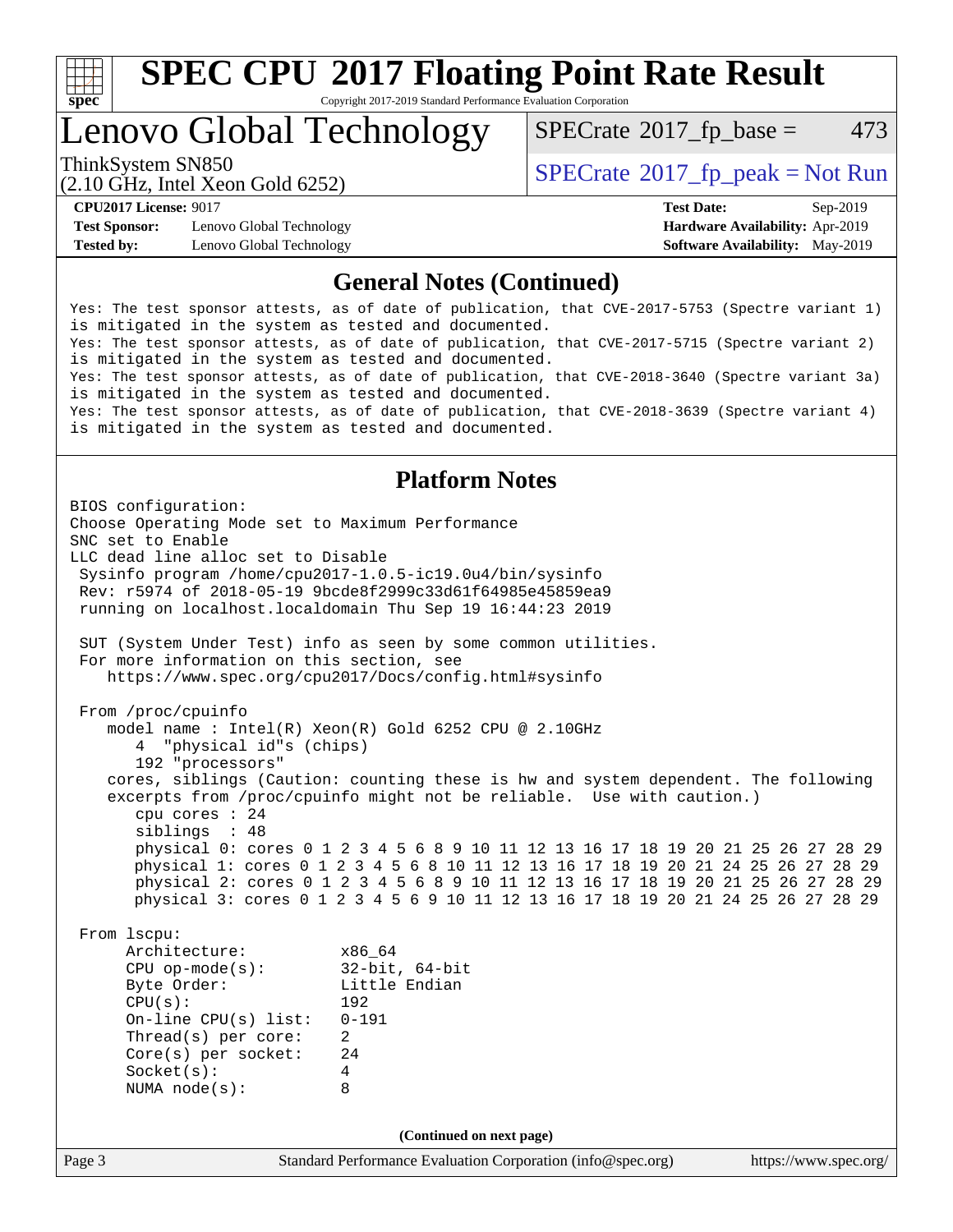

Copyright 2017-2019 Standard Performance Evaluation Corporation

### Lenovo Global Technology

 $SPECTate@2017_fp\_base = 473$ 

ThinkSystem SN850<br>
(2.10 GHz, Intel Xeon Gold 6252)<br> [SPECrate](http://www.spec.org/auto/cpu2017/Docs/result-fields.html#SPECrate2017fppeak)®[2017\\_fp\\_peak = N](http://www.spec.org/auto/cpu2017/Docs/result-fields.html#SPECrate2017fppeak)ot Run

**[CPU2017 License:](http://www.spec.org/auto/cpu2017/Docs/result-fields.html#CPU2017License)** 9017 **[Test Date:](http://www.spec.org/auto/cpu2017/Docs/result-fields.html#TestDate)** Sep-2019

**[Test Sponsor:](http://www.spec.org/auto/cpu2017/Docs/result-fields.html#TestSponsor)** Lenovo Global Technology **[Hardware Availability:](http://www.spec.org/auto/cpu2017/Docs/result-fields.html#HardwareAvailability)** Apr-2019 **[Tested by:](http://www.spec.org/auto/cpu2017/Docs/result-fields.html#Testedby)** Lenovo Global Technology **[Software Availability:](http://www.spec.org/auto/cpu2017/Docs/result-fields.html#SoftwareAvailability)** May-2019

(2.10 GHz, Intel Xeon Gold 6252)

#### **[Platform Notes \(Continued\)](http://www.spec.org/auto/cpu2017/Docs/result-fields.html#PlatformNotes)**

| Vendor ID:                 | GenuineIntel                                                                          |
|----------------------------|---------------------------------------------------------------------------------------|
| CPU family:                | 6                                                                                     |
| Model:                     | 85                                                                                    |
| Model name:                | $Intel(R) Xeon(R) Gold 6252 CPU @ 2.10GHz$                                            |
| Stepping:                  | 6                                                                                     |
| CPU MHz:                   | 2100.000                                                                              |
| BogoMIPS:                  | 4200.00                                                                               |
| Virtualization:            | $VT - x$                                                                              |
| L1d cache:                 | 32K                                                                                   |
| Lli cache:                 | 32K                                                                                   |
| $L2$ cache:                | 1024K                                                                                 |
| L3 cache:                  | 36608K                                                                                |
| NUMA node0 CPU(s):         | $0-3, 7-9, 13-15, 19, 20, 96-99, 103-105, 109-111, 115, 116$                          |
| NUMA nodel CPU(s):         | 4-6, 10-12, 16-18, 21-23, 100-102, 106-108, 112-114, 117-119                          |
| NUMA node2 CPU(s):         | 24-27, 31, 32, 36-38, 42-44, 120-123, 127, 128, 132-134, 138-140                      |
| NUMA $node3$ $CPU(s)$ :    | 28-30, 33-35, 39-41, 45-47, 124-126, 129-131, 135-137, 141-143                        |
| NUMA $node4$ $CPU(s)$ :    | 48-51, 55-57, 61-63, 67, 68, 144-147, 151-153, 157-159, 163, 164                      |
| NUMA node5 CPU(s):         | 52-54, 58-60, 64-66, 69-71, 148-150, 154-156, 160-162, 165-167                        |
| NUMA node6 CPU(s):         | 72-75, 79, 80, 84-86, 90-92, 168-171, 175, 176, 180-182, 186-188                      |
| NUMA node7 CPU(s):         | 76-78, 81-83, 87-89, 93-95, 172-174, 177-179, 183-185, 189-191                        |
|                            |                                                                                       |
| Flaqs:                     | fpu vme de pse tsc msr pae mce cx8 apic sep mtrr pge mca cmov                         |
|                            | pat pse36 clflush dts acpi mmx fxsr sse sse2 ss ht tm pbe syscall nx pdpelgb rdtscp   |
|                            | lm constant_tsc art arch_perfmon pebs bts rep_good nopl xtopology nonstop_tsc         |
|                            | aperfmperf eagerfpu pni pclmulqdq dtes64 ds_cpl vmx smx est tm2 ssse3 sdbg fma cx16   |
|                            | xtpr pdcm pcid dca sse4_1 sse4_2 x2apic movbe popcnt tsc_deadline_timer aes xsave     |
|                            | avx f16c rdrand lahf_lm abm 3dnowprefetch epb cat_13 cdp_13 intel_ppin intel_pt ssbd  |
|                            | mba ibrs ibpb stibp ibrs_enhanced tpr_shadow vnmi flexpriority ept vpid fsgsbase      |
|                            | tsc_adjust bmil hle avx2 smep bmi2 erms invpcid rtm cqm mpx rdt_a avx512f avx512dq    |
|                            | rdseed adx smap clflushopt clwb avx512cd avx512bw avx512vl xsaveopt xsavec xgetbvl    |
|                            | cqm_llc cqm_occup_llc cqm_mbm_total cqm_mbm_local dtherm ida arat pln pts pku ospke   |
|                            | avx512_vnni spec_ctrl intel_stibp flush_lld arch_capabilities                         |
|                            |                                                                                       |
| /proc/cpuinfo cache data   |                                                                                       |
| cache size $: 36608$ KB    |                                                                                       |
|                            |                                                                                       |
|                            | From numactl --hardware WARNING: a numactl 'node' might or might not correspond to a  |
| physical chip.             |                                                                                       |
| $available: 8 nodes (0-7)$ |                                                                                       |
|                            | node 0 cpus: 0 1 2 3 7 8 9 13 14 15 19 20 96 97 98 99 103 104 105 109 110 111 115 116 |
| node 0 size: 196277 MB     |                                                                                       |
| node 0 free: 191644 MB     |                                                                                       |
|                            |                                                                                       |
|                            |                                                                                       |
|                            | node 1 cpus: 4 5 6 10 11 12 16 17 18 21 22 23 100 101 102 106 107 108 112 113 114 117 |
| 118 119                    |                                                                                       |
| node 1 size: 196608 MB     |                                                                                       |
| node 1 free: 191378 MB     |                                                                                       |
| 138 139 140                | node 2 cpus: 24 25 26 27 31 32 36 37 38 42 43 44 120 121 122 123 127 128 132 133 134  |

**(Continued on next page)**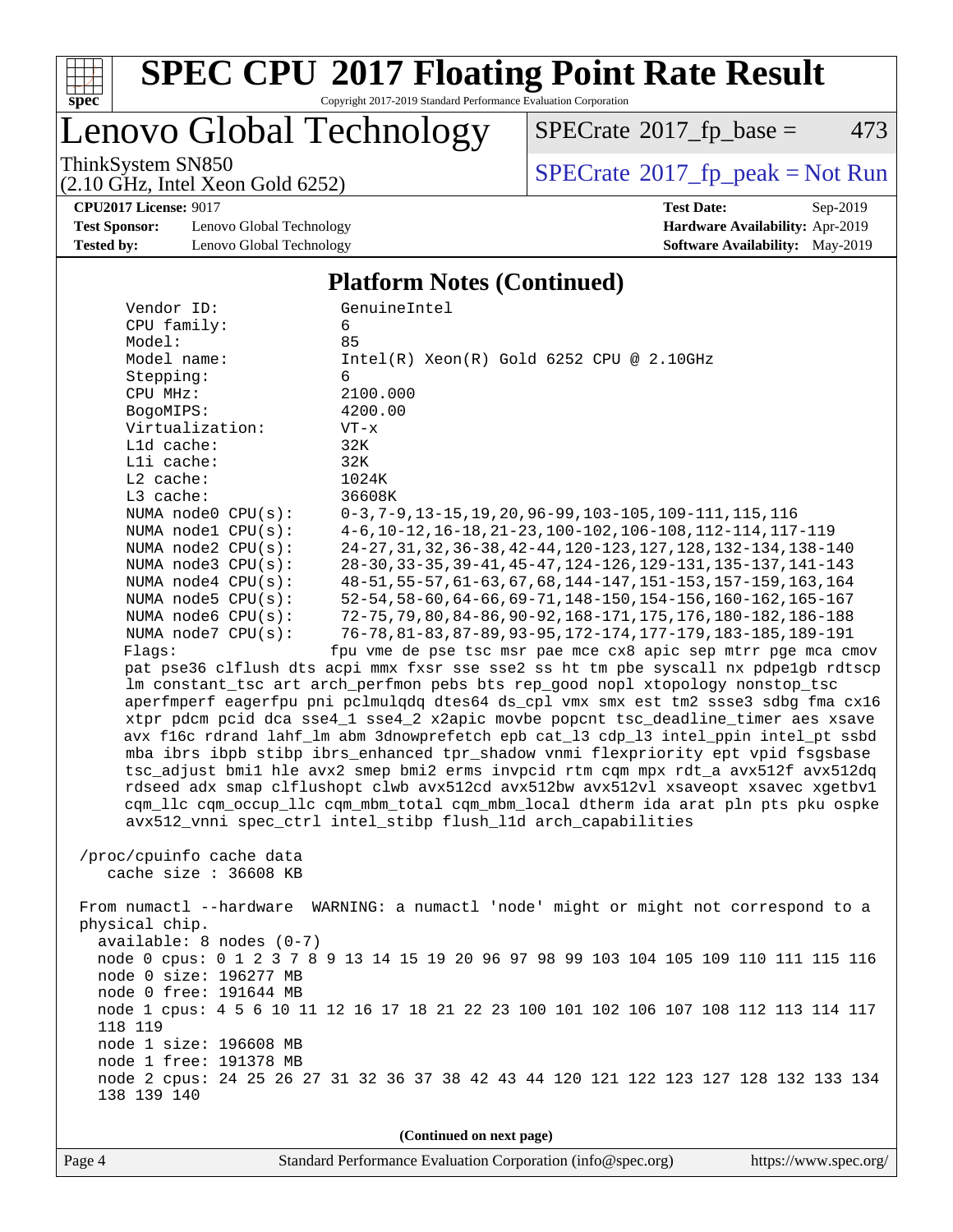

Copyright 2017-2019 Standard Performance Evaluation Corporation

Lenovo Global Technology

 $SPECTate@2017_fp\_base = 473$ 

(2.10 GHz, Intel Xeon Gold 6252)

ThinkSystem SN850<br>(2.10 GHz, Intel Xeon Gold 6252) [SPECrate](http://www.spec.org/auto/cpu2017/Docs/result-fields.html#SPECrate2017fppeak)®[2017\\_fp\\_peak = N](http://www.spec.org/auto/cpu2017/Docs/result-fields.html#SPECrate2017fppeak)ot Run

**[Test Sponsor:](http://www.spec.org/auto/cpu2017/Docs/result-fields.html#TestSponsor)** Lenovo Global Technology **[Hardware Availability:](http://www.spec.org/auto/cpu2017/Docs/result-fields.html#HardwareAvailability)** Apr-2019 **[Tested by:](http://www.spec.org/auto/cpu2017/Docs/result-fields.html#Testedby)** Lenovo Global Technology **[Software Availability:](http://www.spec.org/auto/cpu2017/Docs/result-fields.html#SoftwareAvailability)** May-2019

**[CPU2017 License:](http://www.spec.org/auto/cpu2017/Docs/result-fields.html#CPU2017License)** 9017 **[Test Date:](http://www.spec.org/auto/cpu2017/Docs/result-fields.html#TestDate)** Sep-2019

#### **[Platform Notes \(Continued\)](http://www.spec.org/auto/cpu2017/Docs/result-fields.html#PlatformNotes)**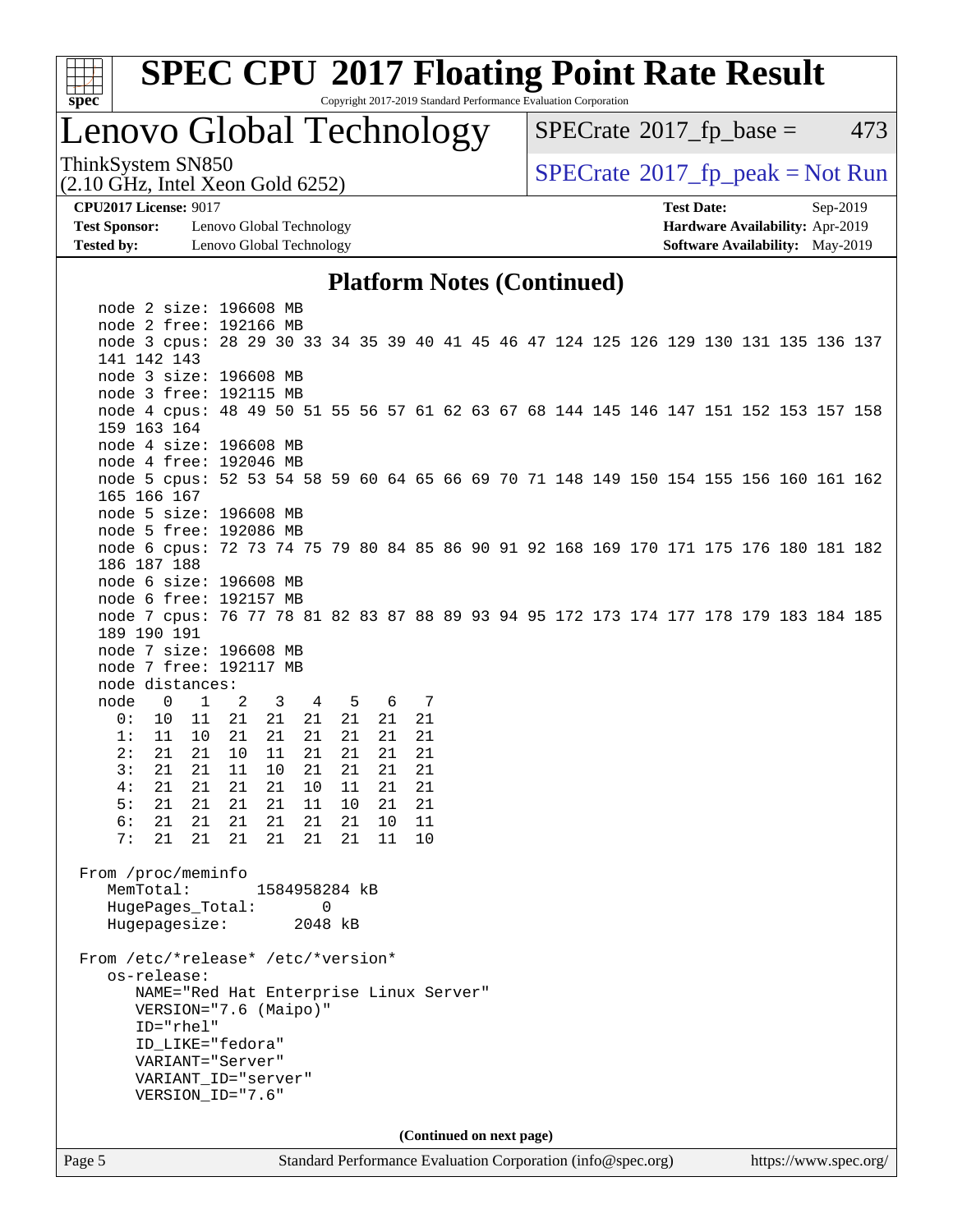

Copyright 2017-2019 Standard Performance Evaluation Corporation

Lenovo Global Technology

 $SPECTate$ <sup>®</sup>[2017\\_fp\\_base =](http://www.spec.org/auto/cpu2017/Docs/result-fields.html#SPECrate2017fpbase) 473

(2.10 GHz, Intel Xeon Gold 6252)

ThinkSystem SN850<br>  $SPECTR_{10}$  [SPECrate](http://www.spec.org/auto/cpu2017/Docs/result-fields.html#SPECrate2017fppeak)®[2017\\_fp\\_peak = N](http://www.spec.org/auto/cpu2017/Docs/result-fields.html#SPECrate2017fppeak)ot Run

**[CPU2017 License:](http://www.spec.org/auto/cpu2017/Docs/result-fields.html#CPU2017License)** 9017 **[Test Date:](http://www.spec.org/auto/cpu2017/Docs/result-fields.html#TestDate)** Sep-2019

**[Test Sponsor:](http://www.spec.org/auto/cpu2017/Docs/result-fields.html#TestSponsor)** Lenovo Global Technology **[Hardware Availability:](http://www.spec.org/auto/cpu2017/Docs/result-fields.html#HardwareAvailability)** Apr-2019 **[Tested by:](http://www.spec.org/auto/cpu2017/Docs/result-fields.html#Testedby)** Lenovo Global Technology **[Software Availability:](http://www.spec.org/auto/cpu2017/Docs/result-fields.html#SoftwareAvailability)** May-2019

#### **[Platform Notes \(Continued\)](http://www.spec.org/auto/cpu2017/Docs/result-fields.html#PlatformNotes)**

Page 6 Standard Performance Evaluation Corporation [\(info@spec.org\)](mailto:info@spec.org) <https://www.spec.org/> PRETTY\_NAME="Red Hat Enterprise Linux Server 7.6 (Maipo)" redhat-release: Red Hat Enterprise Linux Server release 7.6 (Maipo) system-release: Red Hat Enterprise Linux Server release 7.6 (Maipo) system-release-cpe: cpe:/o:redhat:enterprise\_linux:7.6:ga:server uname -a: Linux localhost.localdomain 3.10.0-957.el7.x86\_64 #1 SMP Thu Oct 4 20:48:51 UTC 2018 x86\_64 x86\_64 x86\_64 GNU/Linux Kernel self-reported vulnerability status: CVE-2017-5754 (Meltdown): Not affected CVE-2017-5753 (Spectre variant 1): Mitigation: Load fences, \_\_user pointer sanitization CVE-2017-5715 (Spectre variant 2): Mitigation: Enhanced IBRS run-level 3 Sep 19 16:42 SPEC is set to: /home/cpu2017-1.0.5-ic19.0u4 Filesystem Type Size Used Avail Use% Mounted on /dev/sda2 xfs 839G 24G 815G 3% /home Additional information from dmidecode follows. WARNING: Use caution when you interpret this section. The 'dmidecode' program reads system data which is "intended to allow hardware to be accurately determined", but the intent may not be met, as there are frequent changes to hardware, firmware, and the "DMTF SMBIOS" standard. BIOS Lenovo -[IVE141E-2.30]- 07/02/2019 Memory: 48x Samsung M393A4K40CB2-CVF 32 GB 2 rank 2933 (End of data from sysinfo program) **[Compiler Version Notes](http://www.spec.org/auto/cpu2017/Docs/result-fields.html#CompilerVersionNotes)** ============================================================================== C | 519.lbm\_r(base) 538.imagick\_r(base) 544.nab\_r(base) ------------------------------------------------------------------------------ Intel(R) C Intel(R) 64 Compiler for applications running on Intel(R)  $64$ , Version 19.0.4.227 Build 20190416 Copyright (C) 1985-2019 Intel Corporation. All rights reserved. ------------------------------------------------------------------------------ ==============================================================================  $C++$  | 508.namd\_r(base) 510.parest\_r(base) ------------------------------------------------------------------------------ Intel(R)  $C++$  Intel(R) 64 Compiler for applications running on Intel(R) 64, Version 19.0.4.227 Build 20190416 **(Continued on next page)**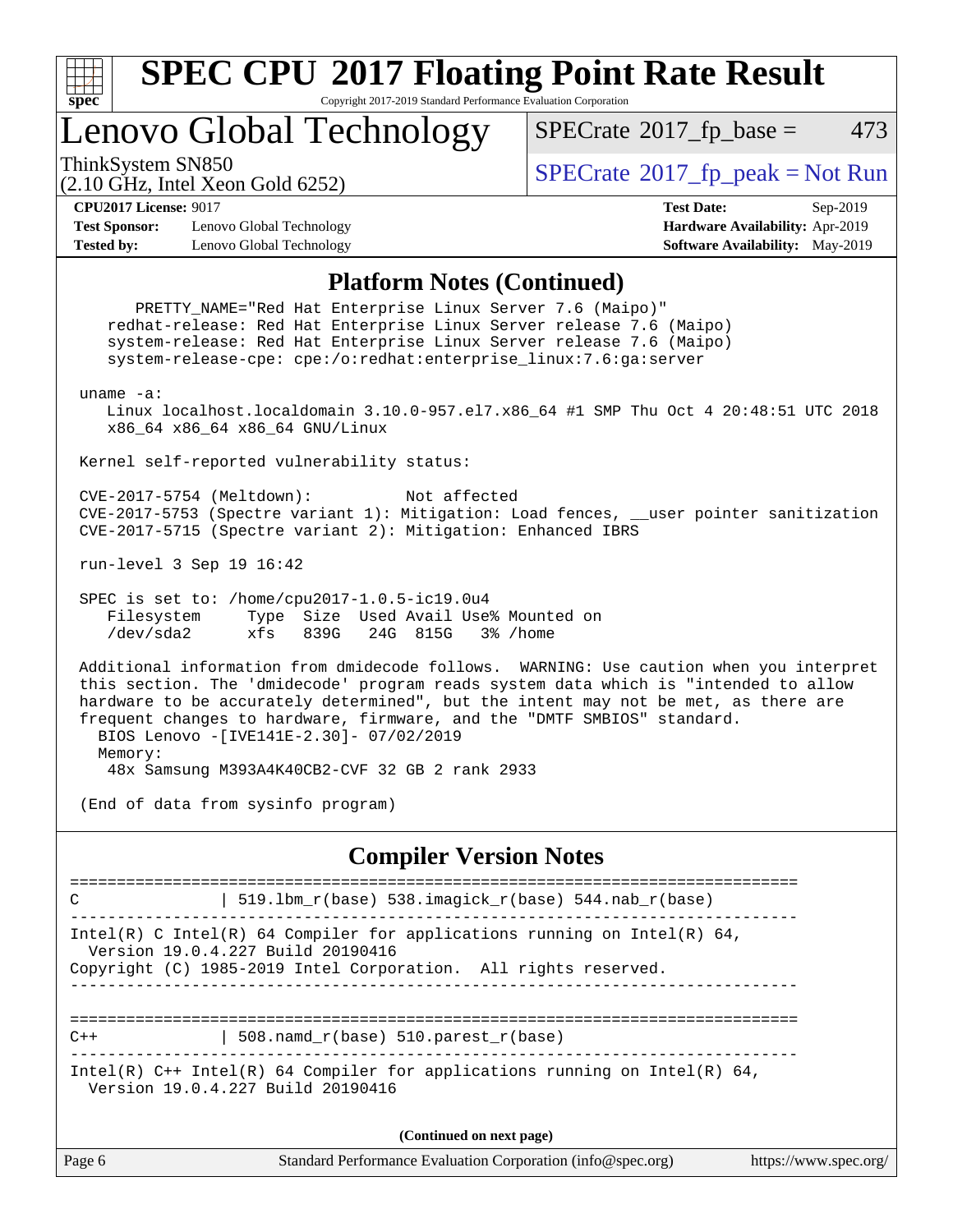

Copyright 2017-2019 Standard Performance Evaluation Corporation

## Lenovo Global Technology

 $SPECTate@2017_fp\_base = 473$ 

(2.10 GHz, Intel Xeon Gold 6252)

ThinkSystem SN850<br>
(2.10 GHz, Intel Xeon Gold 6252)<br> [SPECrate](http://www.spec.org/auto/cpu2017/Docs/result-fields.html#SPECrate2017fppeak)®[2017\\_fp\\_peak = N](http://www.spec.org/auto/cpu2017/Docs/result-fields.html#SPECrate2017fppeak)ot Run

**[Test Sponsor:](http://www.spec.org/auto/cpu2017/Docs/result-fields.html#TestSponsor)** Lenovo Global Technology **[Hardware Availability:](http://www.spec.org/auto/cpu2017/Docs/result-fields.html#HardwareAvailability)** Apr-2019 **[Tested by:](http://www.spec.org/auto/cpu2017/Docs/result-fields.html#Testedby)** Lenovo Global Technology **[Software Availability:](http://www.spec.org/auto/cpu2017/Docs/result-fields.html#SoftwareAvailability)** May-2019

**[CPU2017 License:](http://www.spec.org/auto/cpu2017/Docs/result-fields.html#CPU2017License)** 9017 **[Test Date:](http://www.spec.org/auto/cpu2017/Docs/result-fields.html#TestDate)** Sep-2019

### **[Compiler Version Notes \(Continued\)](http://www.spec.org/auto/cpu2017/Docs/result-fields.html#CompilerVersionNotes)**

| Copyright (C) 1985-2019 Intel Corporation. All rights reserved.                                                                                                                                                                                                                                                                                                                                                                                                                                                                                                                                                                                                                                                                                                                                                                            |
|--------------------------------------------------------------------------------------------------------------------------------------------------------------------------------------------------------------------------------------------------------------------------------------------------------------------------------------------------------------------------------------------------------------------------------------------------------------------------------------------------------------------------------------------------------------------------------------------------------------------------------------------------------------------------------------------------------------------------------------------------------------------------------------------------------------------------------------------|
|                                                                                                                                                                                                                                                                                                                                                                                                                                                                                                                                                                                                                                                                                                                                                                                                                                            |
| $511. povray_r(base) 526. blender_r(base)$<br>$C++$ , $C$                                                                                                                                                                                                                                                                                                                                                                                                                                                                                                                                                                                                                                                                                                                                                                                  |
| Intel(R) $C++$ Intel(R) 64 Compiler for applications running on Intel(R) 64,<br>Version 19.0.4.227 Build 20190416<br>Copyright (C) 1985-2019 Intel Corporation. All rights reserved.<br>Intel(R) C Intel(R) 64 Compiler for applications running on Intel(R) 64,<br>Version 19.0.4.227 Build 20190416<br>Copyright (C) 1985-2019 Intel Corporation. All rights reserved.                                                                                                                                                                                                                                                                                                                                                                                                                                                                   |
| $C_{++}$ , C, Fortran   507.cactuBSSN_r(base)                                                                                                                                                                                                                                                                                                                                                                                                                                                                                                                                                                                                                                                                                                                                                                                              |
| Intel(R) $C++$ Intel(R) 64 Compiler for applications running on Intel(R) 64,<br>Version 19.0.4.227 Build 20190416<br>Copyright (C) 1985-2019 Intel Corporation. All rights reserved.<br>Intel(R) C Intel(R) 64 Compiler for applications running on Intel(R) 64,<br>Version 19.0.4.227 Build 20190416<br>Copyright (C) 1985-2019 Intel Corporation. All rights reserved.<br>$Intel(R)$ Fortran Intel(R) 64 Compiler for applications running on Intel(R)<br>64, Version 19.0.4.227 Build 20190416<br>Copyright (C) 1985-2019 Intel Corporation. All rights reserved.<br>  503.bwaves_r(base) 549.fotonik3d_r(base) 554.roms_r(base)<br>Fortran<br>$Intel(R)$ Fortran Intel(R) 64 Compiler for applications running on Intel(R)<br>64, Version 19.0.4.227 Build 20190416<br>Copyright (C) 1985-2019 Intel Corporation. All rights reserved. |
|                                                                                                                                                                                                                                                                                                                                                                                                                                                                                                                                                                                                                                                                                                                                                                                                                                            |
|                                                                                                                                                                                                                                                                                                                                                                                                                                                                                                                                                                                                                                                                                                                                                                                                                                            |
| Fortran, $C$   521.wrf_r(base) 527.cam4_r(base)                                                                                                                                                                                                                                                                                                                                                                                                                                                                                                                                                                                                                                                                                                                                                                                            |
| Intel(R) Fortran Intel(R) 64 Compiler for applications running on Intel(R)<br>64, Version 19.0.4.227 Build 20190416<br>Copyright (C) 1985-2019 Intel Corporation. All rights reserved.<br>Intel(R) C Intel(R) 64 Compiler for applications running on Intel(R) 64,<br>Version 19.0.4.227 Build 20190416<br>Copyright (C) 1985-2019 Intel Corporation. All rights reserved.                                                                                                                                                                                                                                                                                                                                                                                                                                                                 |
|                                                                                                                                                                                                                                                                                                                                                                                                                                                                                                                                                                                                                                                                                                                                                                                                                                            |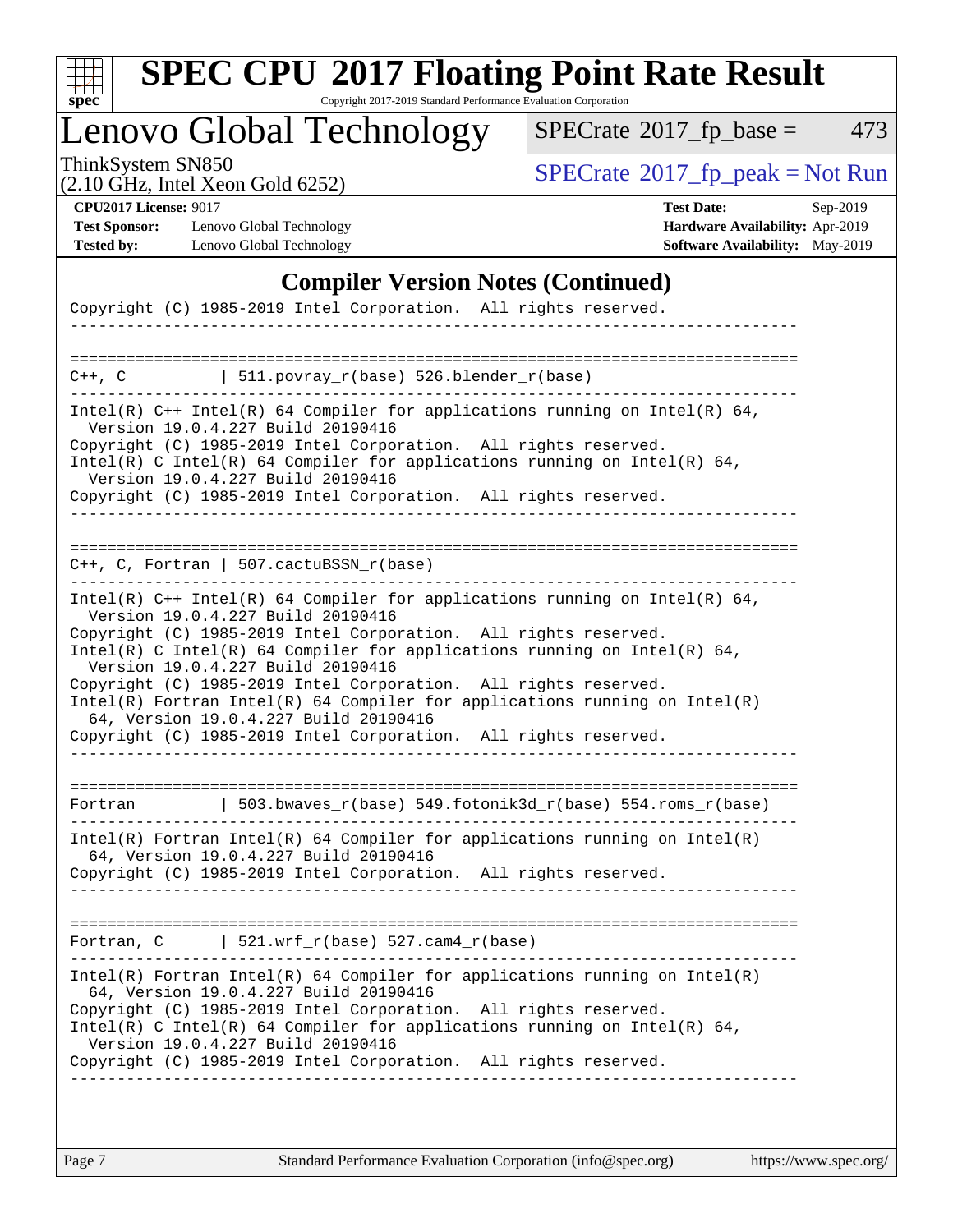

#### **[SPEC CPU](http://www.spec.org/auto/cpu2017/Docs/result-fields.html#SPECCPU2017FloatingPointRateResult)[2017 Floating Point Rate Result](http://www.spec.org/auto/cpu2017/Docs/result-fields.html#SPECCPU2017FloatingPointRateResult)** Copyright 2017-2019 Standard Performance Evaluation Corporation

### Lenovo Global Technology

 $SPECTate@2017<sub>fp</sub> base = 473$ 

(2.10 GHz, Intel Xeon Gold 6252)

ThinkSystem SN850<br>  $\begin{array}{c}\n\text{SPECrate} \textcircled{2017\_fp\_peak} = \text{Not Run} \\
\text{SPECrate} \textcircled{2017\_fp\_peak} = \text{Not Run} \\
\end{array}$  $\begin{array}{c}\n\text{SPECrate} \textcircled{2017\_fp\_peak} = \text{Not Run} \\
\text{SPECrate} \textcircled{2017\_fp\_peak} = \text{Not Run} \\
\end{array}$  $\begin{array}{c}\n\text{SPECrate} \textcircled{2017\_fp\_peak} = \text{Not Run} \\
\text{SPECrate} \textcircled{2017\_fp\_peak} = \text{Not Run} \\
\end{array}$ 

**[Test Sponsor:](http://www.spec.org/auto/cpu2017/Docs/result-fields.html#TestSponsor)** Lenovo Global Technology **[Hardware Availability:](http://www.spec.org/auto/cpu2017/Docs/result-fields.html#HardwareAvailability)** Apr-2019 **[Tested by:](http://www.spec.org/auto/cpu2017/Docs/result-fields.html#Testedby)** Lenovo Global Technology **[Software Availability:](http://www.spec.org/auto/cpu2017/Docs/result-fields.html#SoftwareAvailability)** May-2019

**[CPU2017 License:](http://www.spec.org/auto/cpu2017/Docs/result-fields.html#CPU2017License)** 9017 **[Test Date:](http://www.spec.org/auto/cpu2017/Docs/result-fields.html#TestDate)** Sep-2019

### **[Base Compiler Invocation](http://www.spec.org/auto/cpu2017/Docs/result-fields.html#BaseCompilerInvocation)**

[C benchmarks](http://www.spec.org/auto/cpu2017/Docs/result-fields.html#Cbenchmarks): [icc -m64 -std=c11](http://www.spec.org/cpu2017/results/res2019q4/cpu2017-20190926-18606.flags.html#user_CCbase_intel_icc_64bit_c11_33ee0cdaae7deeeab2a9725423ba97205ce30f63b9926c2519791662299b76a0318f32ddfffdc46587804de3178b4f9328c46fa7c2b0cd779d7a61945c91cd35)

[C++ benchmarks:](http://www.spec.org/auto/cpu2017/Docs/result-fields.html#CXXbenchmarks) [icpc -m64](http://www.spec.org/cpu2017/results/res2019q4/cpu2017-20190926-18606.flags.html#user_CXXbase_intel_icpc_64bit_4ecb2543ae3f1412ef961e0650ca070fec7b7afdcd6ed48761b84423119d1bf6bdf5cad15b44d48e7256388bc77273b966e5eb805aefd121eb22e9299b2ec9d9)

[Fortran benchmarks:](http://www.spec.org/auto/cpu2017/Docs/result-fields.html#Fortranbenchmarks) [ifort -m64](http://www.spec.org/cpu2017/results/res2019q4/cpu2017-20190926-18606.flags.html#user_FCbase_intel_ifort_64bit_24f2bb282fbaeffd6157abe4f878425411749daecae9a33200eee2bee2fe76f3b89351d69a8130dd5949958ce389cf37ff59a95e7a40d588e8d3a57e0c3fd751)

[Benchmarks using both Fortran and C](http://www.spec.org/auto/cpu2017/Docs/result-fields.html#BenchmarksusingbothFortranandC): [ifort -m64](http://www.spec.org/cpu2017/results/res2019q4/cpu2017-20190926-18606.flags.html#user_CC_FCbase_intel_ifort_64bit_24f2bb282fbaeffd6157abe4f878425411749daecae9a33200eee2bee2fe76f3b89351d69a8130dd5949958ce389cf37ff59a95e7a40d588e8d3a57e0c3fd751) [icc -m64 -std=c11](http://www.spec.org/cpu2017/results/res2019q4/cpu2017-20190926-18606.flags.html#user_CC_FCbase_intel_icc_64bit_c11_33ee0cdaae7deeeab2a9725423ba97205ce30f63b9926c2519791662299b76a0318f32ddfffdc46587804de3178b4f9328c46fa7c2b0cd779d7a61945c91cd35)

[Benchmarks using both C and C++:](http://www.spec.org/auto/cpu2017/Docs/result-fields.html#BenchmarksusingbothCandCXX) [icpc -m64](http://www.spec.org/cpu2017/results/res2019q4/cpu2017-20190926-18606.flags.html#user_CC_CXXbase_intel_icpc_64bit_4ecb2543ae3f1412ef961e0650ca070fec7b7afdcd6ed48761b84423119d1bf6bdf5cad15b44d48e7256388bc77273b966e5eb805aefd121eb22e9299b2ec9d9) [icc -m64 -std=c11](http://www.spec.org/cpu2017/results/res2019q4/cpu2017-20190926-18606.flags.html#user_CC_CXXbase_intel_icc_64bit_c11_33ee0cdaae7deeeab2a9725423ba97205ce30f63b9926c2519791662299b76a0318f32ddfffdc46587804de3178b4f9328c46fa7c2b0cd779d7a61945c91cd35)

[Benchmarks using Fortran, C, and C++](http://www.spec.org/auto/cpu2017/Docs/result-fields.html#BenchmarksusingFortranCandCXX): [icpc -m64](http://www.spec.org/cpu2017/results/res2019q4/cpu2017-20190926-18606.flags.html#user_CC_CXX_FCbase_intel_icpc_64bit_4ecb2543ae3f1412ef961e0650ca070fec7b7afdcd6ed48761b84423119d1bf6bdf5cad15b44d48e7256388bc77273b966e5eb805aefd121eb22e9299b2ec9d9) [icc -m64 -std=c11](http://www.spec.org/cpu2017/results/res2019q4/cpu2017-20190926-18606.flags.html#user_CC_CXX_FCbase_intel_icc_64bit_c11_33ee0cdaae7deeeab2a9725423ba97205ce30f63b9926c2519791662299b76a0318f32ddfffdc46587804de3178b4f9328c46fa7c2b0cd779d7a61945c91cd35) [ifort -m64](http://www.spec.org/cpu2017/results/res2019q4/cpu2017-20190926-18606.flags.html#user_CC_CXX_FCbase_intel_ifort_64bit_24f2bb282fbaeffd6157abe4f878425411749daecae9a33200eee2bee2fe76f3b89351d69a8130dd5949958ce389cf37ff59a95e7a40d588e8d3a57e0c3fd751)

### **[Base Portability Flags](http://www.spec.org/auto/cpu2017/Docs/result-fields.html#BasePortabilityFlags)**

 503.bwaves\_r: [-DSPEC\\_LP64](http://www.spec.org/cpu2017/results/res2019q4/cpu2017-20190926-18606.flags.html#suite_basePORTABILITY503_bwaves_r_DSPEC_LP64) 507.cactuBSSN\_r: [-DSPEC\\_LP64](http://www.spec.org/cpu2017/results/res2019q4/cpu2017-20190926-18606.flags.html#suite_basePORTABILITY507_cactuBSSN_r_DSPEC_LP64) 508.namd\_r: [-DSPEC\\_LP64](http://www.spec.org/cpu2017/results/res2019q4/cpu2017-20190926-18606.flags.html#suite_basePORTABILITY508_namd_r_DSPEC_LP64) 510.parest\_r: [-DSPEC\\_LP64](http://www.spec.org/cpu2017/results/res2019q4/cpu2017-20190926-18606.flags.html#suite_basePORTABILITY510_parest_r_DSPEC_LP64) 511.povray\_r: [-DSPEC\\_LP64](http://www.spec.org/cpu2017/results/res2019q4/cpu2017-20190926-18606.flags.html#suite_basePORTABILITY511_povray_r_DSPEC_LP64) 519.lbm\_r: [-DSPEC\\_LP64](http://www.spec.org/cpu2017/results/res2019q4/cpu2017-20190926-18606.flags.html#suite_basePORTABILITY519_lbm_r_DSPEC_LP64) 521.wrf\_r: [-DSPEC\\_LP64](http://www.spec.org/cpu2017/results/res2019q4/cpu2017-20190926-18606.flags.html#suite_basePORTABILITY521_wrf_r_DSPEC_LP64) [-DSPEC\\_CASE\\_FLAG](http://www.spec.org/cpu2017/results/res2019q4/cpu2017-20190926-18606.flags.html#b521.wrf_r_baseCPORTABILITY_DSPEC_CASE_FLAG) [-convert big\\_endian](http://www.spec.org/cpu2017/results/res2019q4/cpu2017-20190926-18606.flags.html#user_baseFPORTABILITY521_wrf_r_convert_big_endian_c3194028bc08c63ac5d04de18c48ce6d347e4e562e8892b8bdbdc0214820426deb8554edfa529a3fb25a586e65a3d812c835984020483e7e73212c4d31a38223) 526.blender\_r: [-DSPEC\\_LP64](http://www.spec.org/cpu2017/results/res2019q4/cpu2017-20190926-18606.flags.html#suite_basePORTABILITY526_blender_r_DSPEC_LP64) [-DSPEC\\_LINUX](http://www.spec.org/cpu2017/results/res2019q4/cpu2017-20190926-18606.flags.html#b526.blender_r_baseCPORTABILITY_DSPEC_LINUX) [-funsigned-char](http://www.spec.org/cpu2017/results/res2019q4/cpu2017-20190926-18606.flags.html#user_baseCPORTABILITY526_blender_r_force_uchar_40c60f00ab013830e2dd6774aeded3ff59883ba5a1fc5fc14077f794d777847726e2a5858cbc7672e36e1b067e7e5c1d9a74f7176df07886a243d7cc18edfe67) 527.cam4\_r: [-DSPEC\\_LP64](http://www.spec.org/cpu2017/results/res2019q4/cpu2017-20190926-18606.flags.html#suite_basePORTABILITY527_cam4_r_DSPEC_LP64) [-DSPEC\\_CASE\\_FLAG](http://www.spec.org/cpu2017/results/res2019q4/cpu2017-20190926-18606.flags.html#b527.cam4_r_baseCPORTABILITY_DSPEC_CASE_FLAG) 538.imagick\_r: [-DSPEC\\_LP64](http://www.spec.org/cpu2017/results/res2019q4/cpu2017-20190926-18606.flags.html#suite_basePORTABILITY538_imagick_r_DSPEC_LP64) 544.nab\_r: [-DSPEC\\_LP64](http://www.spec.org/cpu2017/results/res2019q4/cpu2017-20190926-18606.flags.html#suite_basePORTABILITY544_nab_r_DSPEC_LP64) 549.fotonik3d\_r: [-DSPEC\\_LP64](http://www.spec.org/cpu2017/results/res2019q4/cpu2017-20190926-18606.flags.html#suite_basePORTABILITY549_fotonik3d_r_DSPEC_LP64) 554.roms\_r: [-DSPEC\\_LP64](http://www.spec.org/cpu2017/results/res2019q4/cpu2017-20190926-18606.flags.html#suite_basePORTABILITY554_roms_r_DSPEC_LP64)

### **[Base Optimization Flags](http://www.spec.org/auto/cpu2017/Docs/result-fields.html#BaseOptimizationFlags)**

[C benchmarks](http://www.spec.org/auto/cpu2017/Docs/result-fields.html#Cbenchmarks):

[-xCORE-AVX2](http://www.spec.org/cpu2017/results/res2019q4/cpu2017-20190926-18606.flags.html#user_CCbase_f-xCORE-AVX2) [-ipo](http://www.spec.org/cpu2017/results/res2019q4/cpu2017-20190926-18606.flags.html#user_CCbase_f-ipo) [-O3](http://www.spec.org/cpu2017/results/res2019q4/cpu2017-20190926-18606.flags.html#user_CCbase_f-O3) [-no-prec-div](http://www.spec.org/cpu2017/results/res2019q4/cpu2017-20190926-18606.flags.html#user_CCbase_f-no-prec-div) [-qopt-prefetch](http://www.spec.org/cpu2017/results/res2019q4/cpu2017-20190926-18606.flags.html#user_CCbase_f-qopt-prefetch) [-ffinite-math-only](http://www.spec.org/cpu2017/results/res2019q4/cpu2017-20190926-18606.flags.html#user_CCbase_f_finite_math_only_cb91587bd2077682c4b38af759c288ed7c732db004271a9512da14a4f8007909a5f1427ecbf1a0fb78ff2a814402c6114ac565ca162485bbcae155b5e4258871) [-qopt-mem-layout-trans=4](http://www.spec.org/cpu2017/results/res2019q4/cpu2017-20190926-18606.flags.html#user_CCbase_f-qopt-mem-layout-trans_fa39e755916c150a61361b7846f310bcdf6f04e385ef281cadf3647acec3f0ae266d1a1d22d972a7087a248fd4e6ca390a3634700869573d231a252c784941a8)

[C++ benchmarks:](http://www.spec.org/auto/cpu2017/Docs/result-fields.html#CXXbenchmarks) [-xCORE-AVX2](http://www.spec.org/cpu2017/results/res2019q4/cpu2017-20190926-18606.flags.html#user_CXXbase_f-xCORE-AVX2) [-ipo](http://www.spec.org/cpu2017/results/res2019q4/cpu2017-20190926-18606.flags.html#user_CXXbase_f-ipo) [-O3](http://www.spec.org/cpu2017/results/res2019q4/cpu2017-20190926-18606.flags.html#user_CXXbase_f-O3) [-no-prec-div](http://www.spec.org/cpu2017/results/res2019q4/cpu2017-20190926-18606.flags.html#user_CXXbase_f-no-prec-div) [-qopt-prefetch](http://www.spec.org/cpu2017/results/res2019q4/cpu2017-20190926-18606.flags.html#user_CXXbase_f-qopt-prefetch) [-ffinite-math-only](http://www.spec.org/cpu2017/results/res2019q4/cpu2017-20190926-18606.flags.html#user_CXXbase_f_finite_math_only_cb91587bd2077682c4b38af759c288ed7c732db004271a9512da14a4f8007909a5f1427ecbf1a0fb78ff2a814402c6114ac565ca162485bbcae155b5e4258871)

**(Continued on next page)**

Page 8 Standard Performance Evaluation Corporation [\(info@spec.org\)](mailto:info@spec.org) <https://www.spec.org/>